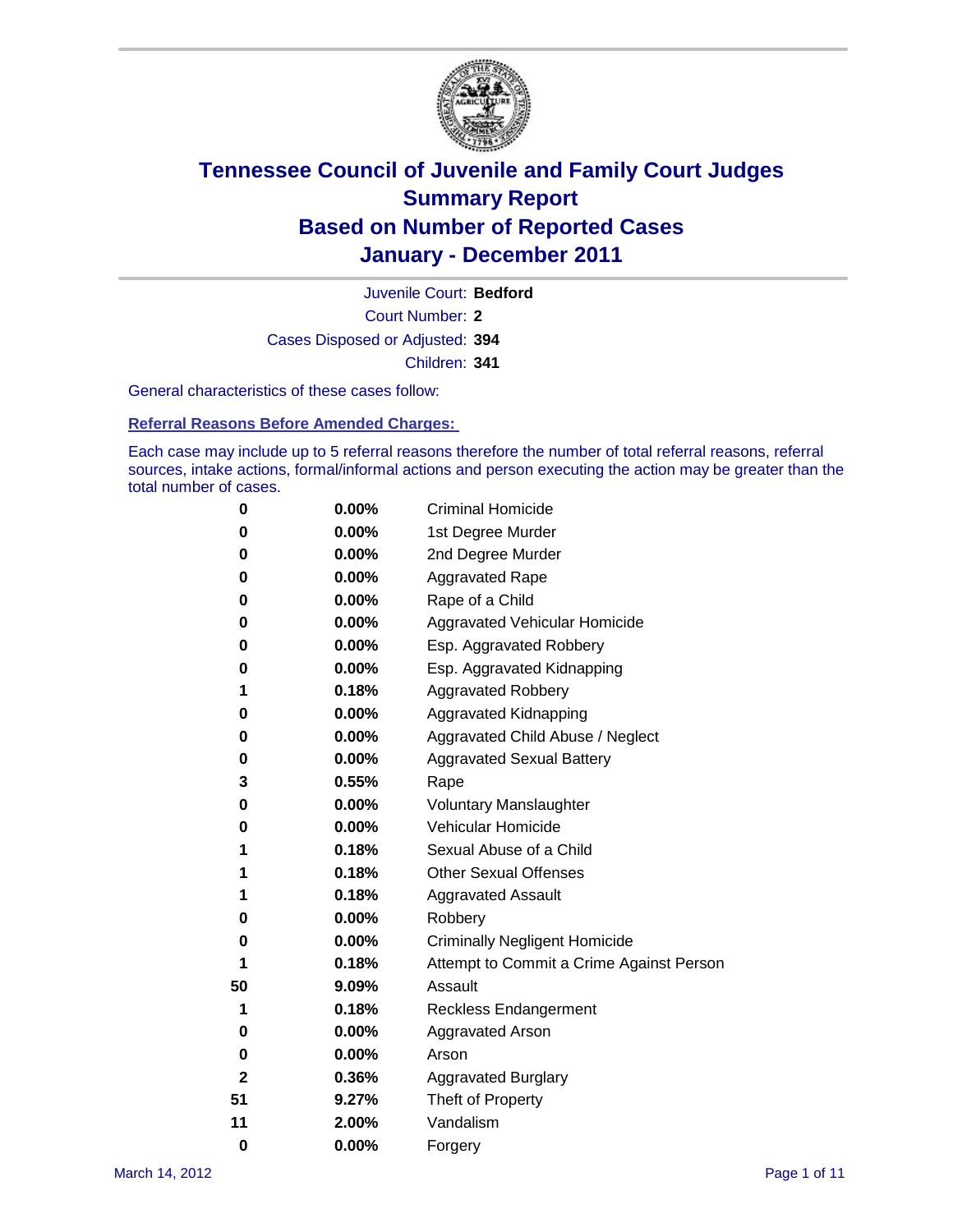

Court Number: **2** Juvenile Court: **Bedford** Cases Disposed or Adjusted: **394**

Children: **341**

#### **Referral Reasons Before Amended Charges:**

Each case may include up to 5 referral reasons therefore the number of total referral reasons, referral sources, intake actions, formal/informal actions and person executing the action may be greater than the total number of cases.

| 0           | 0.00%  | <b>Worthless Checks</b>                                     |  |  |  |
|-------------|--------|-------------------------------------------------------------|--|--|--|
| 0           | 0.00%  | Illegal Possession / Fraudulent Use of Credit / Debit Cards |  |  |  |
| 7           | 1.27%  | <b>Burglary</b>                                             |  |  |  |
| 3           | 0.55%  | Unauthorized Use of a Vehicle                               |  |  |  |
| 0           | 0.00%  | <b>Cruelty to Animals</b>                                   |  |  |  |
| 4           | 0.73%  | Sale of Controlled Substances                               |  |  |  |
| 34          | 6.18%  | <b>Other Drug Offenses</b>                                  |  |  |  |
| 22          | 4.00%  | Possession of Controlled Substances                         |  |  |  |
| 0           | 0.00%  | <b>Criminal Attempt</b>                                     |  |  |  |
| 0           | 0.00%  | Carrying Weapons on School Property                         |  |  |  |
| 2           | 0.36%  | Unlawful Carrying / Possession of a Weapon                  |  |  |  |
| 2           | 0.36%  | <b>Evading Arrest</b>                                       |  |  |  |
| 1           | 0.18%  | Escape                                                      |  |  |  |
| 3           | 0.55%  | Driving Under Influence (DUI)                               |  |  |  |
| 52          | 9.45%  | Possession / Consumption of Alcohol                         |  |  |  |
| $\mathbf 2$ | 0.36%  | Resisting Stop, Frisk, Halt, Arrest or Search               |  |  |  |
| 0           | 0.00%  | <b>Aggravated Criminal Trespass</b>                         |  |  |  |
| 3           | 0.55%  | Harassment                                                  |  |  |  |
| 0           | 0.00%  | Failure to Appear                                           |  |  |  |
| 0           | 0.00%  | Filing a False Police Report                                |  |  |  |
| 0           | 0.00%  | Criminal Impersonation                                      |  |  |  |
| 42          | 7.64%  | <b>Disorderly Conduct</b>                                   |  |  |  |
| 4           | 0.73%  | <b>Criminal Trespass</b>                                    |  |  |  |
| 1           | 0.18%  | <b>Public Intoxication</b>                                  |  |  |  |
| 0           | 0.00%  | Gambling                                                    |  |  |  |
| 80          | 14.55% | <b>Traffic</b>                                              |  |  |  |
| 0           | 0.00%  | <b>Local Ordinances</b>                                     |  |  |  |
| 0           | 0.00%  | Violation of Wildlife Regulations                           |  |  |  |
| 0           | 0.00%  | Contempt of Court                                           |  |  |  |
| 47          | 8.55%  | Violation of Probation                                      |  |  |  |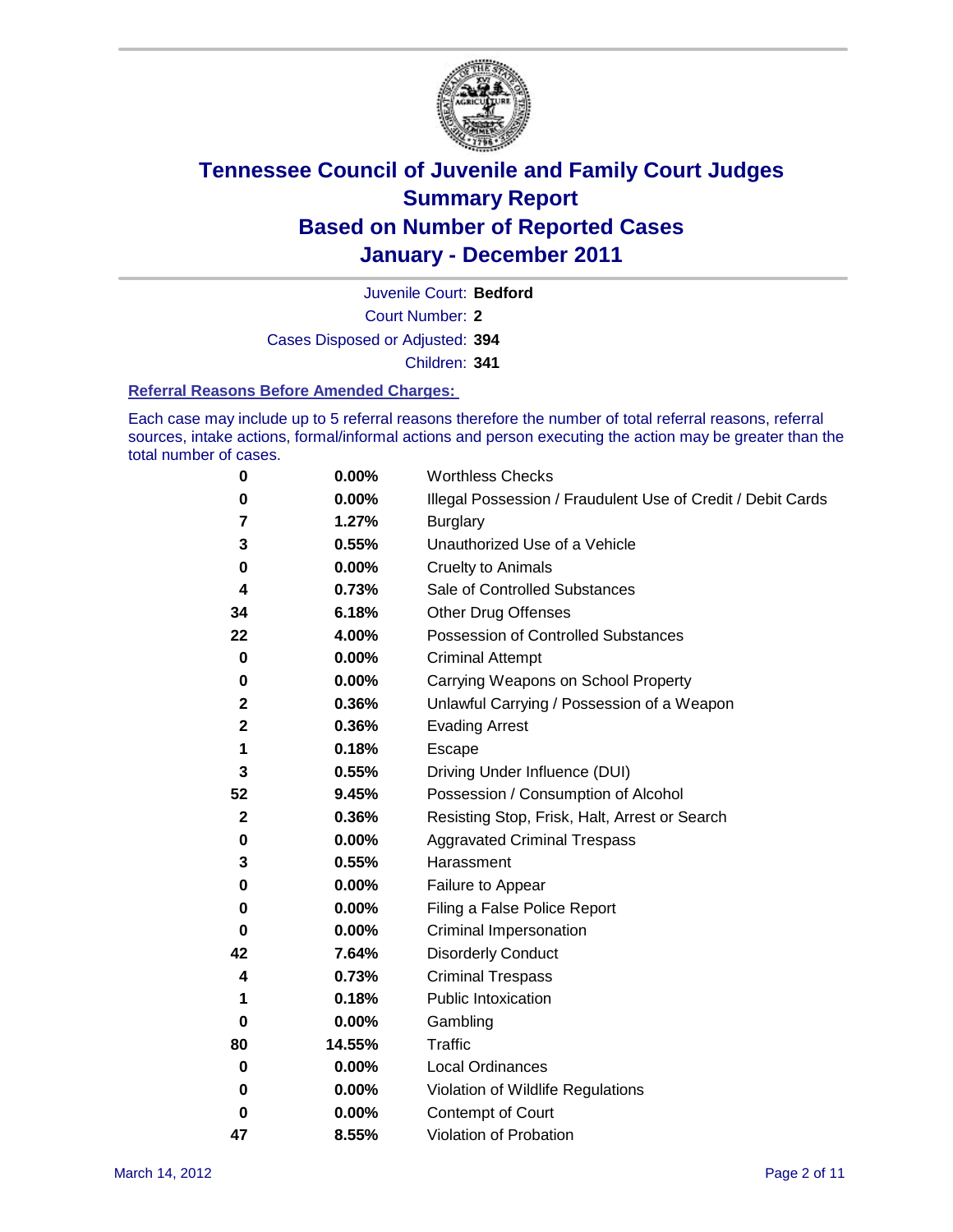

Court Number: **2** Juvenile Court: **Bedford** Cases Disposed or Adjusted: **394** Children: **341**

#### **Referral Reasons Before Amended Charges:**

Each case may include up to 5 referral reasons therefore the number of total referral reasons, referral sources, intake actions, formal/informal actions and person executing the action may be greater than the total number of cases.

| 0<br>0<br>0<br>0<br>0<br>0<br>0<br>11 | 0.00%<br>$0.00\%$<br>0.00%<br>$0.00\%$<br>0.00%<br>$0.00\%$<br>$0.00\%$<br>2.00% | <b>Foster Care Review</b><br>Custody<br>Visitation<br>Paternity / Legitimation<br><b>Child Support</b><br><b>Request for Medical Treatment</b><br><b>Consent to Marry</b><br>Other |
|---------------------------------------|----------------------------------------------------------------------------------|------------------------------------------------------------------------------------------------------------------------------------------------------------------------------------|
|                                       |                                                                                  |                                                                                                                                                                                    |
|                                       |                                                                                  |                                                                                                                                                                                    |
|                                       |                                                                                  |                                                                                                                                                                                    |
|                                       |                                                                                  |                                                                                                                                                                                    |
|                                       |                                                                                  |                                                                                                                                                                                    |
|                                       |                                                                                  |                                                                                                                                                                                    |
|                                       |                                                                                  |                                                                                                                                                                                    |
|                                       |                                                                                  |                                                                                                                                                                                    |
| 0                                     | $0.00\%$                                                                         | <b>Administrative Review</b>                                                                                                                                                       |
| 0                                     | $0.00\%$                                                                         | <b>Judicial Review</b>                                                                                                                                                             |
| 0                                     | 0.00%                                                                            | Violation of Informal Adjustment                                                                                                                                                   |
| 0                                     | 0.00%                                                                            | <b>Violation of Pretrial Diversion</b>                                                                                                                                             |
| 0                                     |                                                                                  | <b>Termination of Parental Rights</b>                                                                                                                                              |
|                                       |                                                                                  | Dependency / Neglect                                                                                                                                                               |
|                                       |                                                                                  | <b>Physically Abused Child</b>                                                                                                                                                     |
|                                       |                                                                                  | Sexually Abused Child                                                                                                                                                              |
|                                       |                                                                                  | Violation of Curfew                                                                                                                                                                |
|                                       |                                                                                  | Violation of a Valid Court Order                                                                                                                                                   |
|                                       |                                                                                  | Possession of Tobacco Products                                                                                                                                                     |
|                                       |                                                                                  | In-State Runaway<br>Out-of-State Runaway                                                                                                                                           |
|                                       |                                                                                  | Truancy                                                                                                                                                                            |
|                                       |                                                                                  | <b>Unruly Behavior</b>                                                                                                                                                             |
|                                       | 0.36%                                                                            | Violation of Aftercare                                                                                                                                                             |
|                                       | $\mathbf{2}$<br>38<br>38<br>13<br>1<br>5<br>0<br>9<br>0<br>0                     | 6.91%<br>6.91%<br>2.36%<br>0.18%<br>0.91%<br>0.00%<br>1.64%<br>0.00%<br>0.00%<br>0.18%<br>0.00%                                                                                    |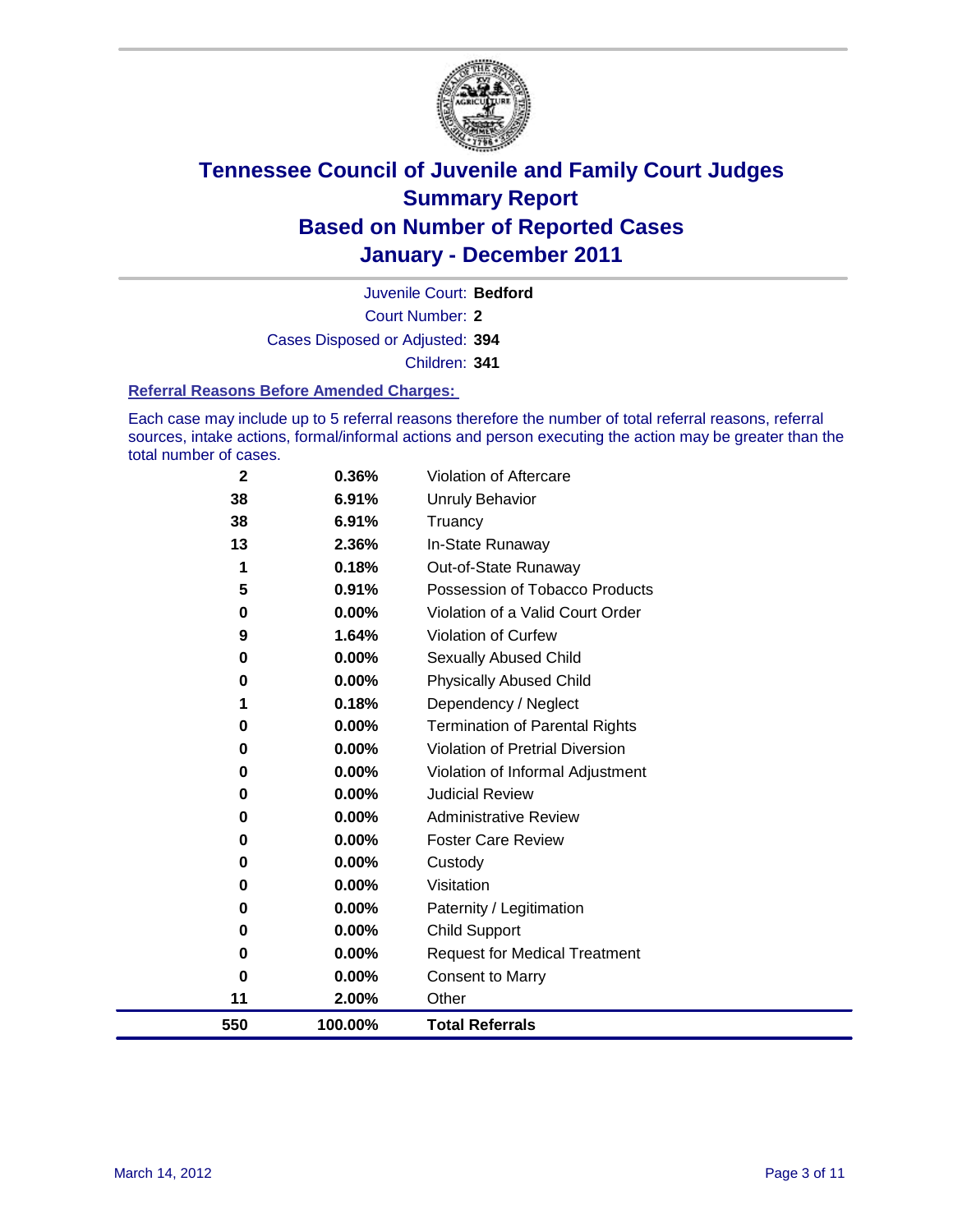

| Juvenile Court: Bedford         |               |                                   |  |  |  |  |
|---------------------------------|---------------|-----------------------------------|--|--|--|--|
| <b>Court Number: 2</b>          |               |                                   |  |  |  |  |
| Cases Disposed or Adjusted: 394 |               |                                   |  |  |  |  |
|                                 | Children: 341 |                                   |  |  |  |  |
| <b>Referral Sources: 1</b>      |               |                                   |  |  |  |  |
| 400                             | 72.73%        | <b>Law Enforcement</b>            |  |  |  |  |
| 43                              | 7.82%         | Parents                           |  |  |  |  |
| $\mathbf{2}$                    | 0.36%         | <b>Relatives</b>                  |  |  |  |  |
| $\bf{0}$                        | 0.00%         | Self                              |  |  |  |  |
| 39                              | 7.09%         | School                            |  |  |  |  |
| 0                               | $0.00\%$      | <b>CSA</b>                        |  |  |  |  |
| 16                              | 2.91%         | <b>DCS</b>                        |  |  |  |  |
| 0                               | $0.00\%$      | <b>Other State Department</b>     |  |  |  |  |
| 0                               | $0.00\%$      | <b>District Attorney's Office</b> |  |  |  |  |
| 29                              | 5.27%         | <b>Court Staff</b>                |  |  |  |  |
| 0                               | 0.00%         | Social Agency                     |  |  |  |  |
| 3                               | 0.55%         | <b>Other Court</b>                |  |  |  |  |
| 18                              | 3.27%         | Victim                            |  |  |  |  |
| 0                               | 0.00%         | Child & Parent                    |  |  |  |  |
| 0                               | 0.00%         | Hospital                          |  |  |  |  |
| 0                               | 0.00%         | Unknown                           |  |  |  |  |
| 0                               | 0.00%         | Other                             |  |  |  |  |

### **Age of Child at Referral: 2**

| 341 | 100.00%  | <b>Total Child Count</b> |
|-----|----------|--------------------------|
| 0   | $0.00\%$ | Unknown                  |
| 1   | 0.29%    | Ages 19 and Over         |
| 106 | 31.09%   | Ages 17 through 18       |
| 131 | 38.42%   | Ages 15 through 16       |
| 67  | 19.65%   | Ages 13 through 14       |
| 28  | 8.21%    | Ages 11 through 12       |
| 8   | 2.35%    | Ages 10 and Under        |
|     |          |                          |

<sup>1</sup> If different than number of Referral Reasons (550), verify accuracy of your court's data.

**100.00% Total Referral Sources**

<sup>2</sup> One child could be counted in multiple categories, verify accuracy of your court's data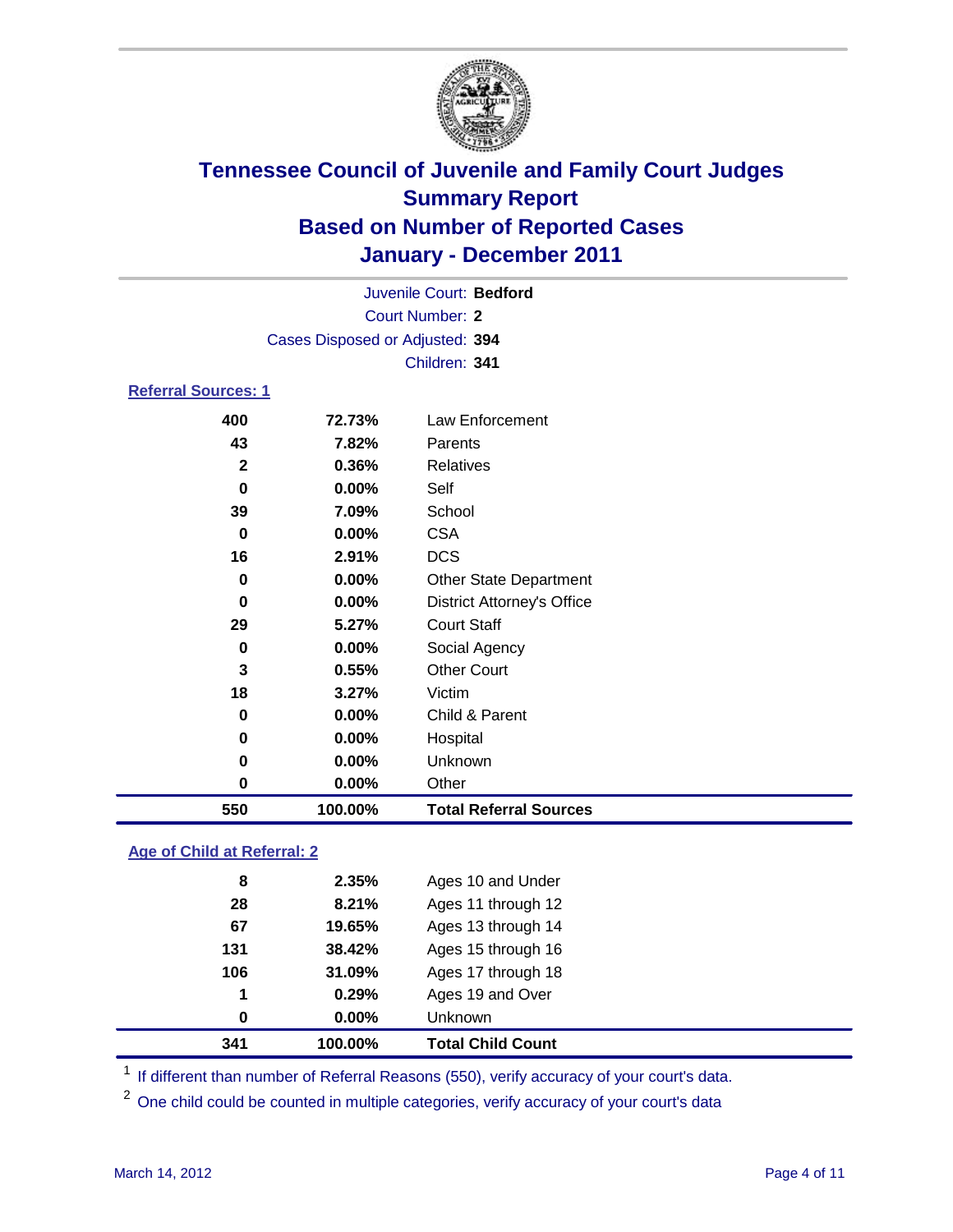

| Juvenile Court: Bedford                 |                                 |                          |  |  |  |
|-----------------------------------------|---------------------------------|--------------------------|--|--|--|
| <b>Court Number: 2</b>                  |                                 |                          |  |  |  |
|                                         | Cases Disposed or Adjusted: 394 |                          |  |  |  |
|                                         |                                 | Children: 341            |  |  |  |
| Sex of Child: 1                         |                                 |                          |  |  |  |
| 213                                     | 62.46%                          | Male                     |  |  |  |
| 128                                     | 37.54%                          | Female                   |  |  |  |
| $\bf{0}$                                | 0.00%                           | Unknown                  |  |  |  |
| 341                                     | 100.00%                         | <b>Total Child Count</b> |  |  |  |
| Race of Child: 1                        |                                 |                          |  |  |  |
| 304                                     | 89.15%                          | White                    |  |  |  |
| 35                                      | 10.26%                          | African American         |  |  |  |
| $\mathbf 0$                             | 0.00%                           | Native American          |  |  |  |
| 0                                       | 0.00%                           | Asian                    |  |  |  |
| 1                                       | 0.29%                           | Mixed                    |  |  |  |
| 1                                       | 0.29%                           | Unknown                  |  |  |  |
| 341                                     | 100.00%                         | <b>Total Child Count</b> |  |  |  |
| <b>Hispanic Origin: 1</b>               |                                 |                          |  |  |  |
| 45                                      | 13.20%                          | Yes                      |  |  |  |
| 296                                     | 86.80%                          | No                       |  |  |  |
| $\mathbf 0$                             | 0.00%                           | Unknown                  |  |  |  |
| 341                                     | 100.00%                         | <b>Total Child Count</b> |  |  |  |
| <b>School Enrollment of Children: 1</b> |                                 |                          |  |  |  |
| 332                                     | 97.36%                          | Yes                      |  |  |  |
| 9                                       | 2.64%                           | <b>No</b>                |  |  |  |
| $\mathbf 0$                             | 0.00%                           | Unknown                  |  |  |  |
| 341                                     | 100.00%                         | <b>Total Child Count</b> |  |  |  |

One child could be counted in multiple categories, verify accuracy of your court's data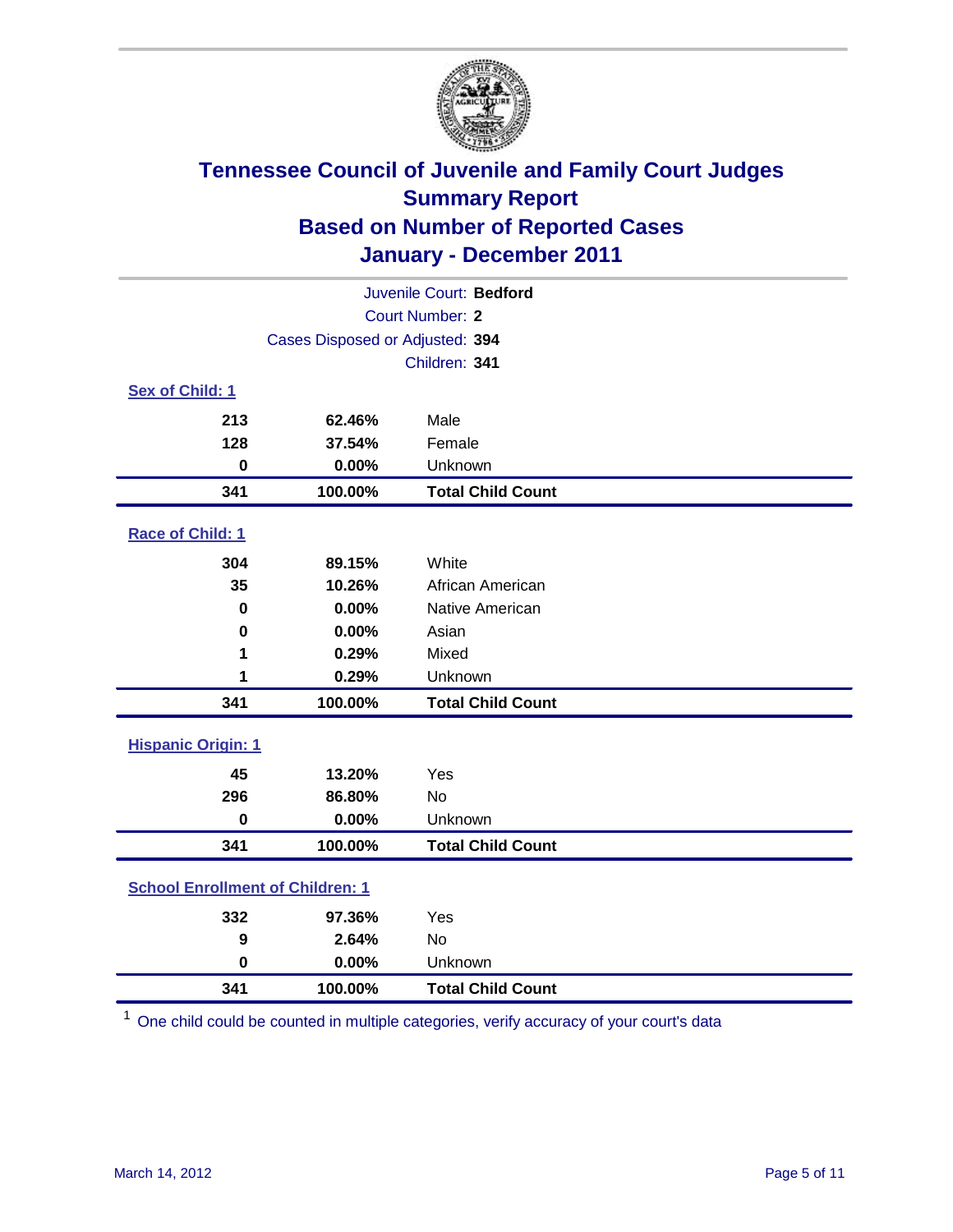

Court Number: **2** Juvenile Court: **Bedford** Cases Disposed or Adjusted: **394** Children: **341**

#### **Living Arrangement of Child at Time of Referral: 1**

| 341 | 100.00%  | <b>Total Child Count</b>     |
|-----|----------|------------------------------|
| 0   | $0.00\%$ | Other                        |
| 0   | $0.00\%$ | Unknown                      |
| 0   | $0.00\%$ | Independent                  |
| 0   | $0.00\%$ | In an Institution            |
| 1   | 0.29%    | In a Residential Center      |
| 1   | 0.29%    | In a Group Home              |
| 6   | 1.76%    | With Foster Family           |
| 3   | 0.88%    | With Adoptive Parents        |
| 18  | 5.28%    | <b>With Relatives</b>        |
| 37  | 10.85%   | With Father                  |
| 119 | 34.90%   | With Mother                  |
| 28  | 8.21%    | With Mother and Stepfather   |
| 14  | 4.11%    | With Father and Stepmother   |
| 114 | 33.43%   | With Both Biological Parents |
|     |          |                              |

#### **Type of Detention: 2**

| 394 | 100.00%  | <b>Total Detention Count</b> |  |
|-----|----------|------------------------------|--|
| 0   | $0.00\%$ | Other                        |  |
| 297 | 75.38%   | Does Not Apply               |  |
| 0   | $0.00\%$ | <b>Unknown</b>               |  |
| 0   | $0.00\%$ | <b>Psychiatric Hospital</b>  |  |
| 0   | 0.00%    | Jail - No Separation         |  |
| 0   | $0.00\%$ | Jail - Partial Separation    |  |
| 0   | $0.00\%$ | Jail - Complete Separation   |  |
| 97  | 24.62%   | Juvenile Detention Facility  |  |
| 0   | $0.00\%$ | Non-Secure Placement         |  |
|     |          |                              |  |

<sup>1</sup> One child could be counted in multiple categories, verify accuracy of your court's data

<sup>2</sup> If different than number of Cases (394) verify accuracy of your court's data.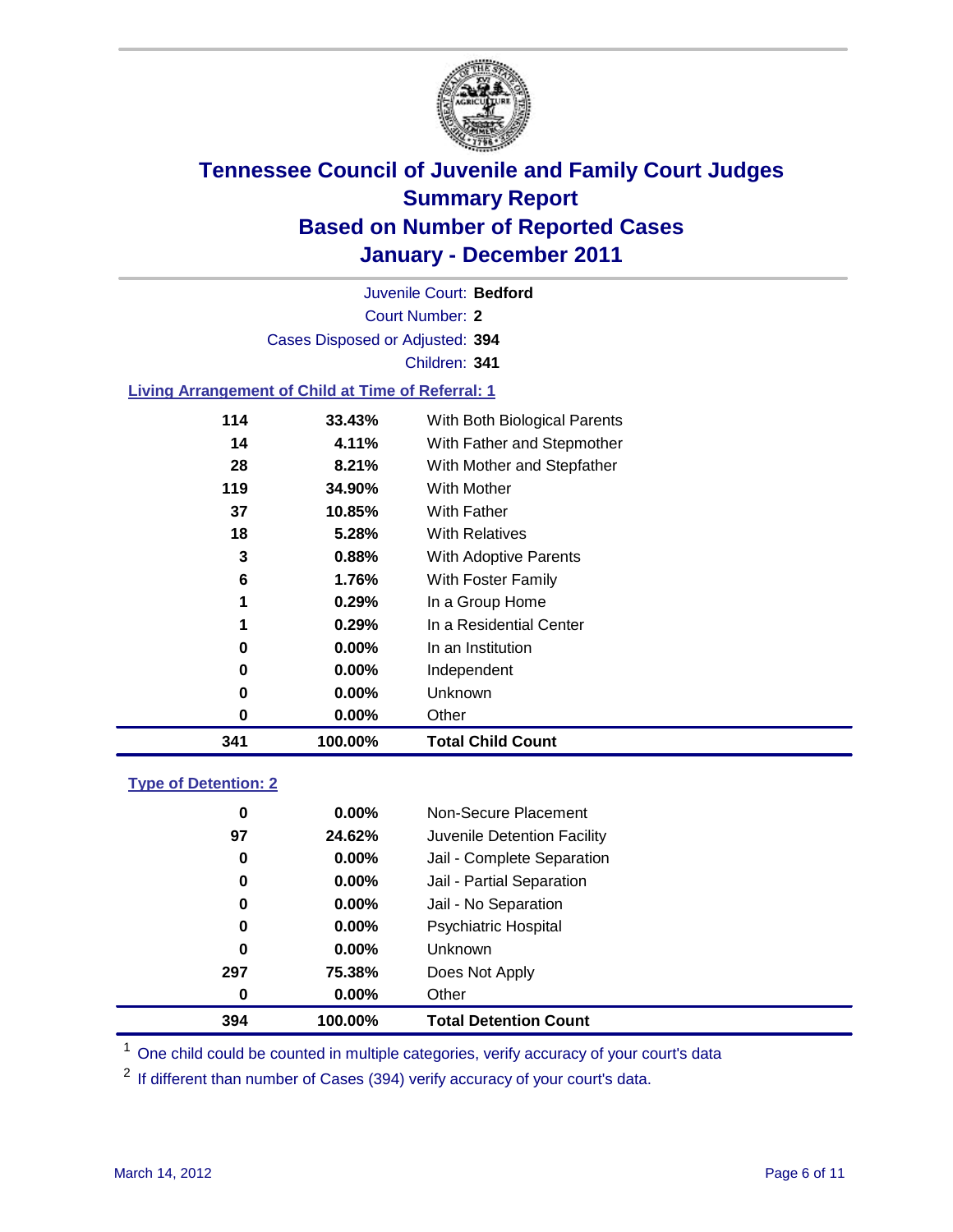

|                                                    | Juvenile Court: Bedford         |                                      |  |  |  |
|----------------------------------------------------|---------------------------------|--------------------------------------|--|--|--|
|                                                    | Court Number: 2                 |                                      |  |  |  |
|                                                    | Cases Disposed or Adjusted: 394 |                                      |  |  |  |
|                                                    | Children: 341                   |                                      |  |  |  |
| <b>Placement After Secure Detention Hearing: 1</b> |                                 |                                      |  |  |  |
| 10                                                 | 2.54%                           | Returned to Prior Living Arrangement |  |  |  |
| 86                                                 | 21.83%                          | Juvenile Detention Facility          |  |  |  |
| $\bf{0}$                                           | 0.00%                           | Jail                                 |  |  |  |
| 0                                                  | 0.00%                           | Shelter / Group Home                 |  |  |  |
| 0                                                  | 0.00%                           | <b>Foster Family Home</b>            |  |  |  |
| $\bf{0}$                                           | 0.00%                           | Psychiatric Hospital                 |  |  |  |
| 0                                                  | $0.00\%$                        | Unknown                              |  |  |  |
| 298                                                | 75.63%                          | Does Not Apply                       |  |  |  |
| $\bf{0}$                                           | $0.00\%$                        | Other                                |  |  |  |
|                                                    |                                 |                                      |  |  |  |
| 394                                                | 100.00%                         | <b>Total Placement Count</b>         |  |  |  |
|                                                    |                                 |                                      |  |  |  |
| <b>Intake Actions: 2</b><br>475                    | 86.36%                          | <b>Petition Filed</b>                |  |  |  |
| $\bf{0}$                                           | 0.00%                           | <b>Motion Filed</b>                  |  |  |  |
| 65                                                 | 11.82%                          | <b>Citation Processed</b>            |  |  |  |
| 0                                                  | 0.00%                           | Notification of Paternity Processed  |  |  |  |
| 1                                                  | 0.18%                           | Scheduling of Judicial Review        |  |  |  |
| 6                                                  | 1.09%                           | Scheduling of Administrative Review  |  |  |  |
| 0                                                  | 0.00%                           | Scheduling of Foster Care Review     |  |  |  |
| $\bf{0}$                                           | 0.00%                           | Unknown                              |  |  |  |
| 0                                                  | $0.00\%$                        | Does Not Apply                       |  |  |  |
| 3                                                  | 0.55%                           | Other                                |  |  |  |

<sup>1</sup> If different than number of Cases (394) verify accuracy of your court's data.

<sup>2</sup> If different than number of Referral Reasons (550), verify accuracy of your court's data.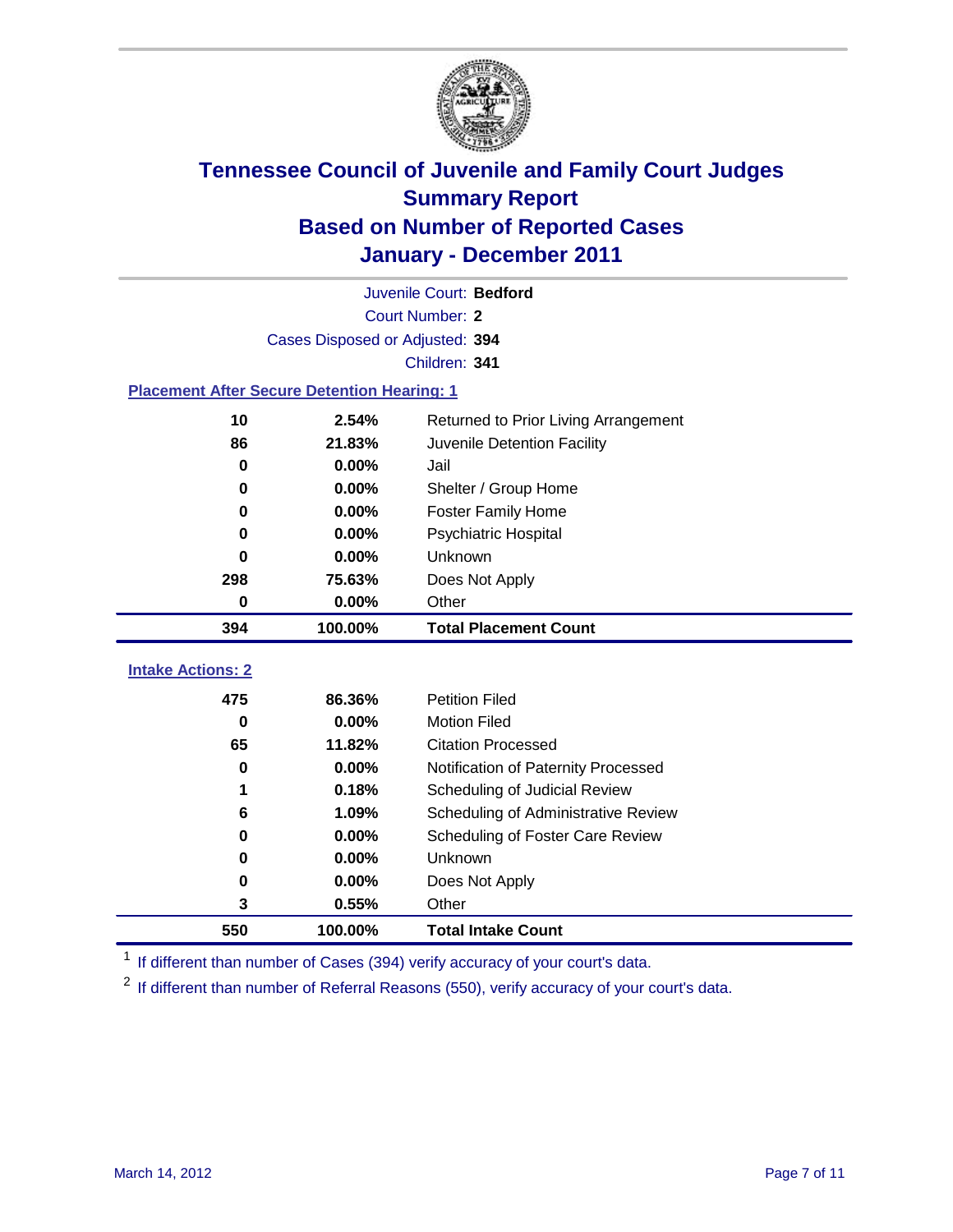

Court Number: **2** Juvenile Court: **Bedford** Cases Disposed or Adjusted: **394** Children: **341**

#### **Last Grade Completed by Child: 1**

| $\bf{0}$                                | 0.00%   | Too Young for School         |  |
|-----------------------------------------|---------|------------------------------|--|
| $\bf{0}$                                | 0.00%   | Preschool                    |  |
| 1                                       | 0.29%   | Kindergarten                 |  |
| 3                                       | 0.88%   | 1st Grade                    |  |
| 1                                       | 0.29%   | 2nd Grade                    |  |
| 2                                       | 0.59%   | 3rd Grade                    |  |
| 3                                       | 0.88%   | 4th Grade                    |  |
| 6                                       | 1.76%   | 5th Grade                    |  |
| 31                                      | 9.09%   | 6th Grade                    |  |
| 23                                      | 6.74%   | 7th Grade                    |  |
| 39                                      | 11.44%  | 8th Grade                    |  |
| 61                                      | 17.89%  | 9th Grade                    |  |
| 77                                      | 22.58%  | 10th Grade                   |  |
| 75                                      | 21.99%  | 11th Grade                   |  |
| 18                                      | 5.28%   | 12th Grade                   |  |
| 0                                       | 0.00%   | Non-Graded Special Ed        |  |
| 0                                       | 0.00%   | <b>GED</b>                   |  |
| 0                                       | 0.00%   | Graduated                    |  |
| 0                                       | 0.00%   | <b>Never Attended School</b> |  |
| 0                                       | 0.00%   | Unknown                      |  |
| 1                                       | 0.29%   | Other                        |  |
| 341                                     | 100.00% | <b>Total Child Count</b>     |  |
| <b>Enrolled in Special Education: 1</b> |         |                              |  |

| 341                                       | 100.00%  | <b>Total Child Count</b> |  |  |
|-------------------------------------------|----------|--------------------------|--|--|
| 0                                         | $0.00\%$ | Unknown                  |  |  |
| 340                                       | 99.71%   | No                       |  |  |
|                                           | 0.29%    | Yes                      |  |  |
| <u>Lillolled III opecial Luucation. T</u> |          |                          |  |  |

One child could be counted in multiple categories, verify accuracy of your court's data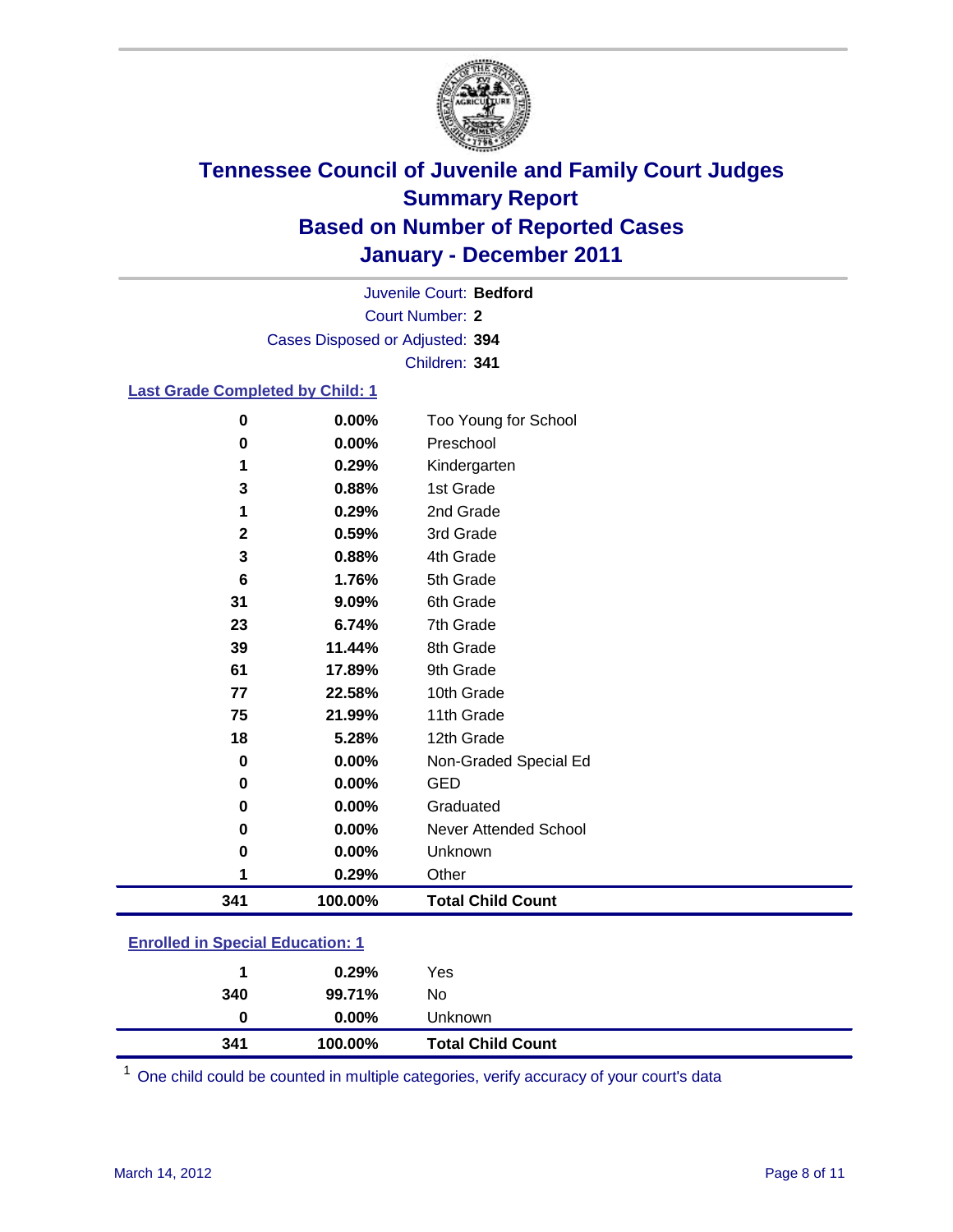

|                              | Juvenile Court: Bedford         |                           |  |  |
|------------------------------|---------------------------------|---------------------------|--|--|
| Court Number: 2              |                                 |                           |  |  |
|                              | Cases Disposed or Adjusted: 394 |                           |  |  |
|                              | Children: 341                   |                           |  |  |
| <b>Action Executed By: 1</b> |                                 |                           |  |  |
| 541                          | 98.36%                          | Judge                     |  |  |
| 0                            | $0.00\%$                        | Magistrate                |  |  |
| 9                            | 1.64%                           | <b>YSO</b>                |  |  |
| 0                            | $0.00\%$                        | Other                     |  |  |
| 0                            | 0.00%                           | Unknown                   |  |  |
| 550                          | 100.00%                         | <b>Total Action Count</b> |  |  |

### **Formal / Informal Actions: 1**

| 63  | 11.45%   | Dismissed                                        |
|-----|----------|--------------------------------------------------|
| 95  | 17.27%   | Retired / Nolle Prosequi                         |
| 172 | 31.27%   | <b>Complaint Substantiated Delinquent</b>        |
| 42  | 7.64%    | <b>Complaint Substantiated Status Offender</b>   |
| 3   | 0.55%    | <b>Complaint Substantiated Dependent/Neglect</b> |
| 0   | $0.00\%$ | <b>Complaint Substantiated Abused</b>            |
| 0   | $0.00\%$ | <b>Complaint Substantiated Mentally III</b>      |
| 12  | 2.18%    | Informal Adjustment                              |
| 0   | $0.00\%$ | <b>Pretrial Diversion</b>                        |
| 0   | $0.00\%$ | <b>Transfer to Adult Court Hearing</b>           |
| 0   | $0.00\%$ | Charges Cleared by Transfer to Adult Court       |
| 0   | $0.00\%$ | Special Proceeding                               |
| 0   | $0.00\%$ | <b>Review Concluded</b>                          |
| 163 | 29.64%   | Case Held Open                                   |
| 0   | $0.00\%$ | Other                                            |
| 0   | $0.00\%$ | Unknown                                          |
| 550 | 100.00%  | <b>Total Action Count</b>                        |

<sup>1</sup> If different than number of Referral Reasons (550), verify accuracy of your court's data.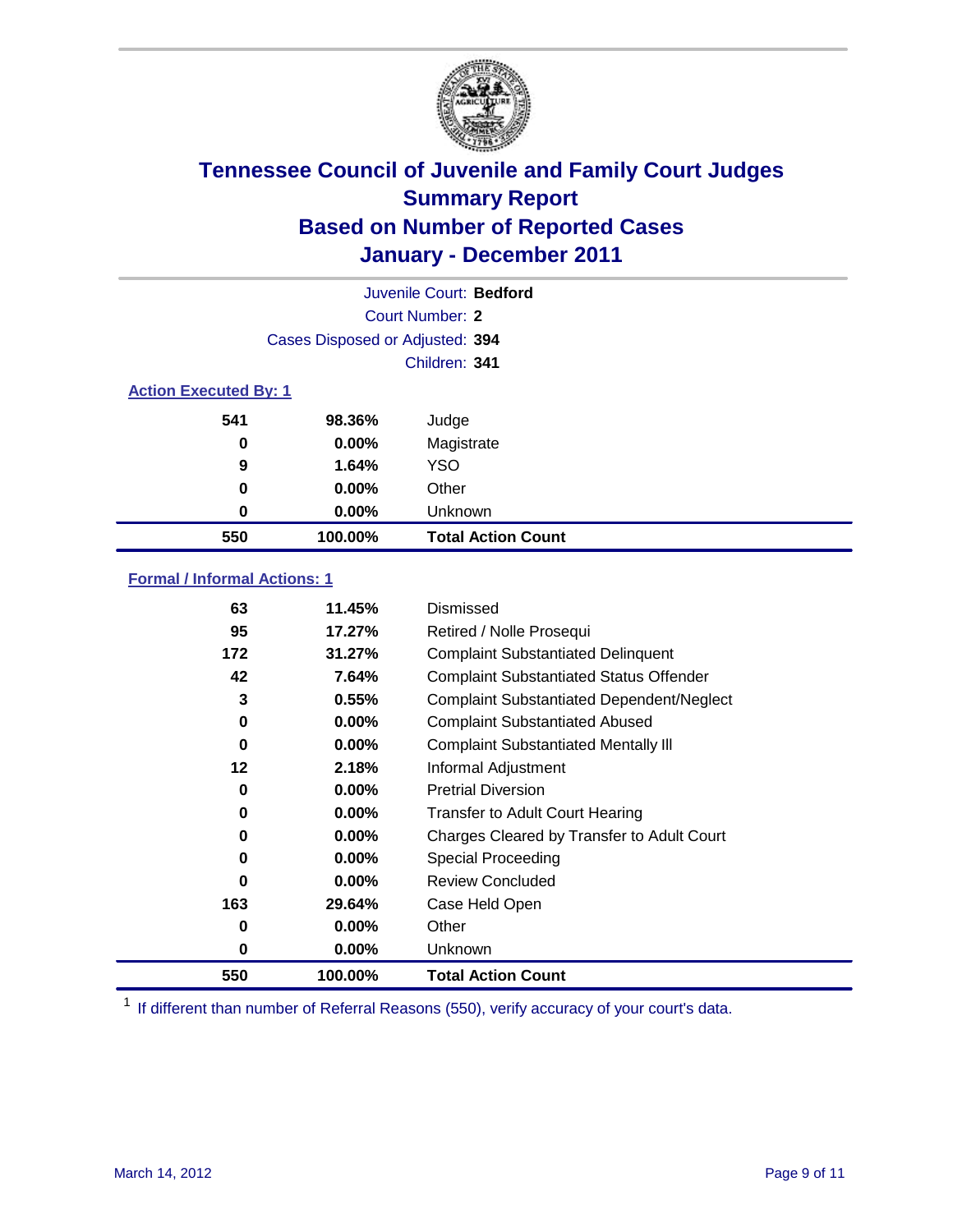

|                       |                                 | Juvenile Court: Bedford                               |
|-----------------------|---------------------------------|-------------------------------------------------------|
|                       |                                 | <b>Court Number: 2</b>                                |
|                       | Cases Disposed or Adjusted: 394 |                                                       |
|                       |                                 | Children: 341                                         |
| <b>Case Outcomes:</b> |                                 | There can be multiple outcomes for one child or case. |
| 34                    | 7.14%                           | <b>Case Dismissed</b>                                 |
| 84                    | 17.65%                          | Case Retired or Nolle Prosequi                        |
| 8                     | 1.68%                           | Warned / Counseled                                    |
| 46                    | 9.66%                           | Held Open For Review                                  |
| 129                   | 27.10%                          | Supervision / Probation to Juvenile Court             |
| 3                     | 0.63%                           | <b>Probation to Parents</b>                           |
| 1                     | 0.21%                           | Referral to Another Entity for Supervision / Service  |
| 0                     | 0.00%                           | Referred for Mental Health Counseling                 |
| 0                     | 0.00%                           | Referred for Alcohol and Drug Counseling              |
| 0                     | 0.00%                           | <b>Referred to Alternative School</b>                 |
| 0                     | 0.00%                           | Referred to Private Child Agency                      |
| 34                    | 7.14%                           | Referred to Defensive Driving School                  |
| 0                     | 0.00%                           | Referred to Alcohol Safety School                     |
| 5                     | 1.05%                           | Referred to Juvenile Court Education-Based Program    |
| 0                     | 0.00%                           | Driver's License Held Informally                      |
| 0                     | 0.00%                           | <b>Voluntary Placement with DMHMR</b>                 |
| 0                     | 0.00%                           | Private Mental Health Placement                       |
| 0                     | 0.00%                           | <b>Private MR Placement</b>                           |
| 0                     | 0.00%                           | Placement with City/County Agency/Facility            |
| 0                     | 0.00%                           | Placement with Relative / Other Individual            |
| 1                     | 0.21%                           | Fine                                                  |
| 2                     | 0.42%                           | <b>Public Service</b>                                 |
| 1                     | 0.21%                           | Restitution                                           |
| 0                     | 0.00%                           | <b>Runaway Returned</b>                               |
| 0                     | 0.00%                           | No Contact Order                                      |
| 0                     | 0.00%                           | Injunction Other than No Contact Order                |
| 0                     | 0.00%                           | <b>House Arrest</b>                                   |
| 0                     | $0.00\%$                        | <b>Court Defined Curfew</b>                           |
| 0                     | $0.00\%$                        | Dismissed from Informal Adjustment                    |
| 0                     | $0.00\%$                        | <b>Dismissed from Pretrial Diversion</b>              |
| 0                     | 0.00%                           | Released from Probation                               |
| 0                     | 0.00%                           | <b>Transferred to Adult Court</b>                     |
| 0                     | 0.00%                           | <b>DMHMR Involuntary Commitment</b>                   |